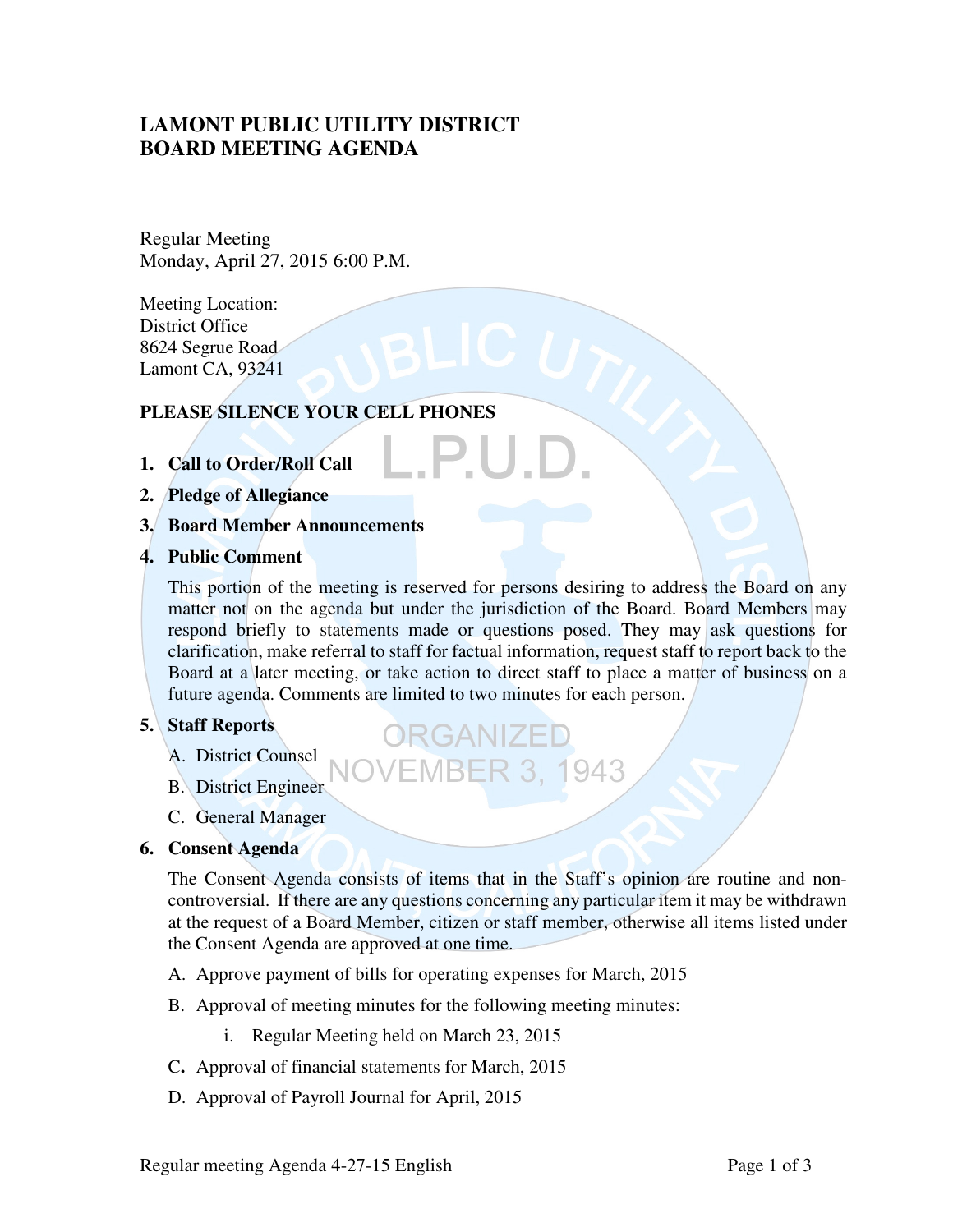- E. Progress Pay Estimates (PPE) for Capital Projects for March, 2015
	- i. Water Well #19, PPE #11, Brough Construction Inc., \$277,815.63
	- ii. Bernard Ave and Palm Ave Waterline Relocation and Valve Installation Project, PPE #8, Brough Construction Inc., \$103,543.68

## **7. Regular Agenda**

- A. Report and Possible Minute Action: Presentations by potential solar system providers; **General Manager, Nick Turner**
- B. Information Only: Update on New Groundwater Regulations proposed by the State; **General Manager, Nick Turner**
- C. Report and Possible Minute Action: Consideration and approval of Purchasing Policy and Procedures; **General Manager, Nick Turner**
- D. Report and Possible Minute Action: Consideration and approval of Contract Change Order No. 2 for the Well #5 Emergency Generator Project to Brough Construction Inc. in the amount of (\$380) credit; **District Engineer, JT Gardiner**
- E. Report and Possible Minute Action: Consideration and approval of Contract Change Order No. 6 to Brough Construction for the Water Well #19 Project in the amount of \$1,486.72; **District Engineer, JT Gardiner**
- F. Report and Possible Minute Action: Consideration and approval to release project retention to Brough Construction for the Well #13 Site Improvements Project in the amount of \$9,363.88; **District Engineer, JT Gardiner**
- G. Report and Possible Minute Action: Consideration and approval to release project retention to Brough Construction for the Well #5 Emergency Generator Project in the amount of \$9,485.00; **District Engineer, JT Gardiner**
- H. Report and Possible Minute Action: Consideration and approval to release project retention to Brough Construction for the Bernard & Palm Waterline Relocation and Valve Replacement Project in the amount of \$47,050.72; **District Engineer, JT Gardiner**
- I. Report and Possible Minute Action: Consideration and approval to have a forensic audit of the District conducted; **General Manager, Nick Turner**

### **8. Closed Session**

A. Potential initiation of litigation; Government Code §54956.9 (d)1

### **9. Open Session**

Report for closed session